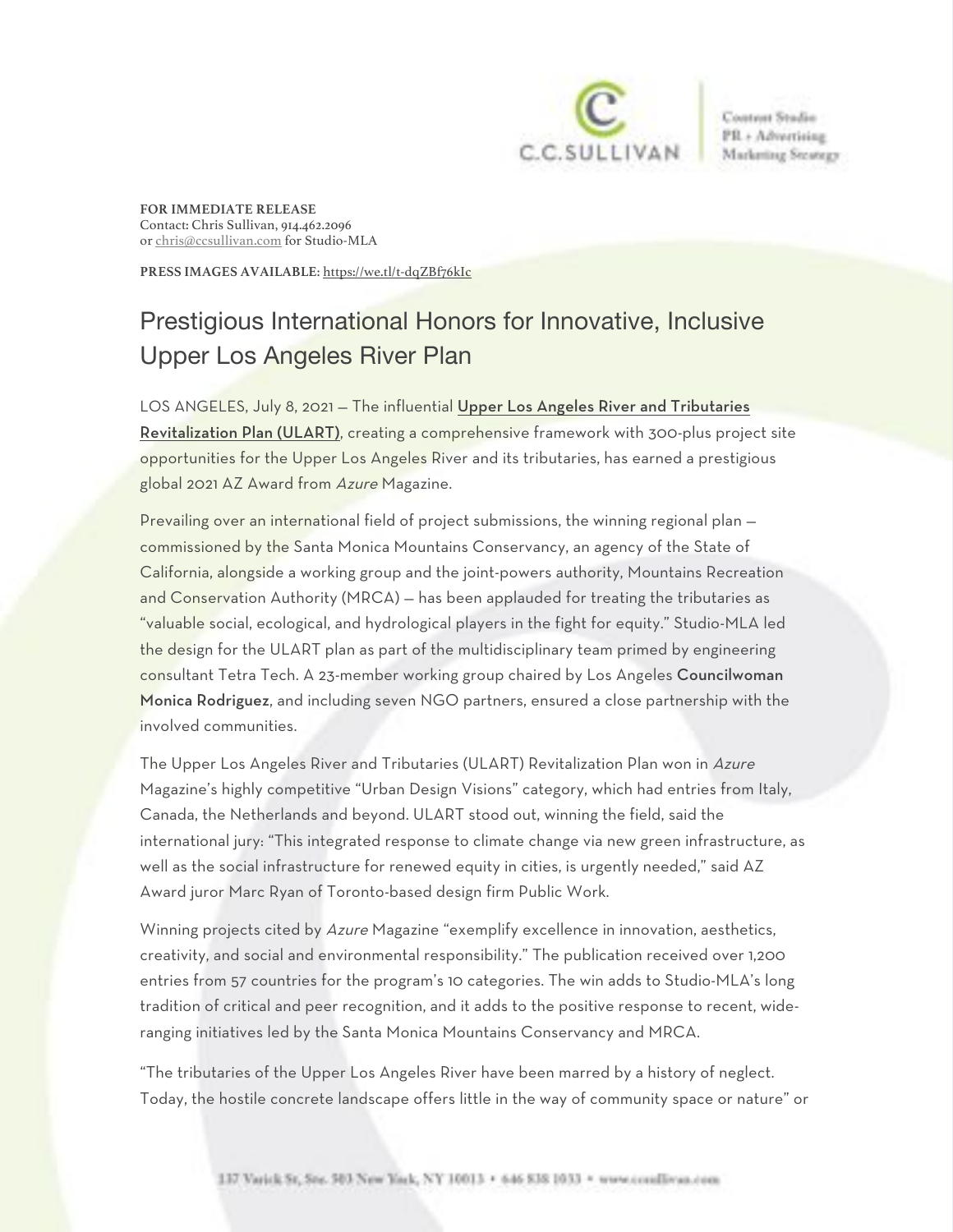water quality management, according to Azure Magazine. "Intending to restore all three, the Upper Los Angeles River and Tributaries (ULART) Plan is led by Los Angeles Councilmember Monica Rodriguez, Sarah Rascon of the Mountains Recreation and Conservation Authority [on behalf of the Santa Monica Mountains Conservancy], and landscape architecture firm Studio-MLA, led by M a Lehrer."

Along with others, those professionals collaborated as part of the Upper Los Angeles River and Tributaries Working Group, established within the Santa Monica Mountains Conservancy by the California State Legislature in 2017. The team was charged with developing a revitalization plan for the Upper Los Angeles River and its tributaries, with a prioritization on disadvantaged communities.

"It was a privilege to lead this effort that begins to address environmental justice issues in communities that have historically suffered from underinvestment. The plan identifies over 300 opportunity sites for open-space amenities accessible to over 625,000 residents who live within a half mile of the river tributaries," says the ULART Chair, Councilwoman Rodriguez. "Recognition by Azure of this plan, developed in collaboration with the community, is a testament that the work we are doing is elevating the quality of life for residents in these communities."

Sarah Rascon, environmental equity officer for MRCA, adds that the working group for the ULART project has included representatives of municipalities, local community leaders, nongovernmental organizations (NGOs) and elected officials from throughout the Upper Los Angeles River watershed, area. The NGO partners include Sacred Places Institute for Indigenous Peoples, Pacoima Beautiful, Friends of the LA River, The River Project, River LA, the William C. Velazquez Institute and the Mulholland Institute. Involved communities that contributed to planning the project's 344 opportunity areas included six cities throughout Los Angeles County and dozens of Los Angeles city neighborhoods in the Upper Los Angeles River watershed.

"The ULART initiative placed a strong emphasis on disadvantaged areas," says MRCA's Rascon. "It also reconnects important tributaries to the Los Angeles River, as it also invests in places that are verdant yet underserved."

Adds M a Lehrer, FASLA, president of Studio-MLA, "Among the investments in the ULART plan is the ability to measure and track benefits for resiliency planning in the communities studied, which is critical to the ULART region. We have created a geodatabase and an evaluation strategy that makes project benefits both quantifiable and trackable, to achieve the region's resiliency objectives. Solving these challenges requires an organizing framework and collaboration between designers, geographic scientist, information technologists, community advocates, business owners, and the people of these places."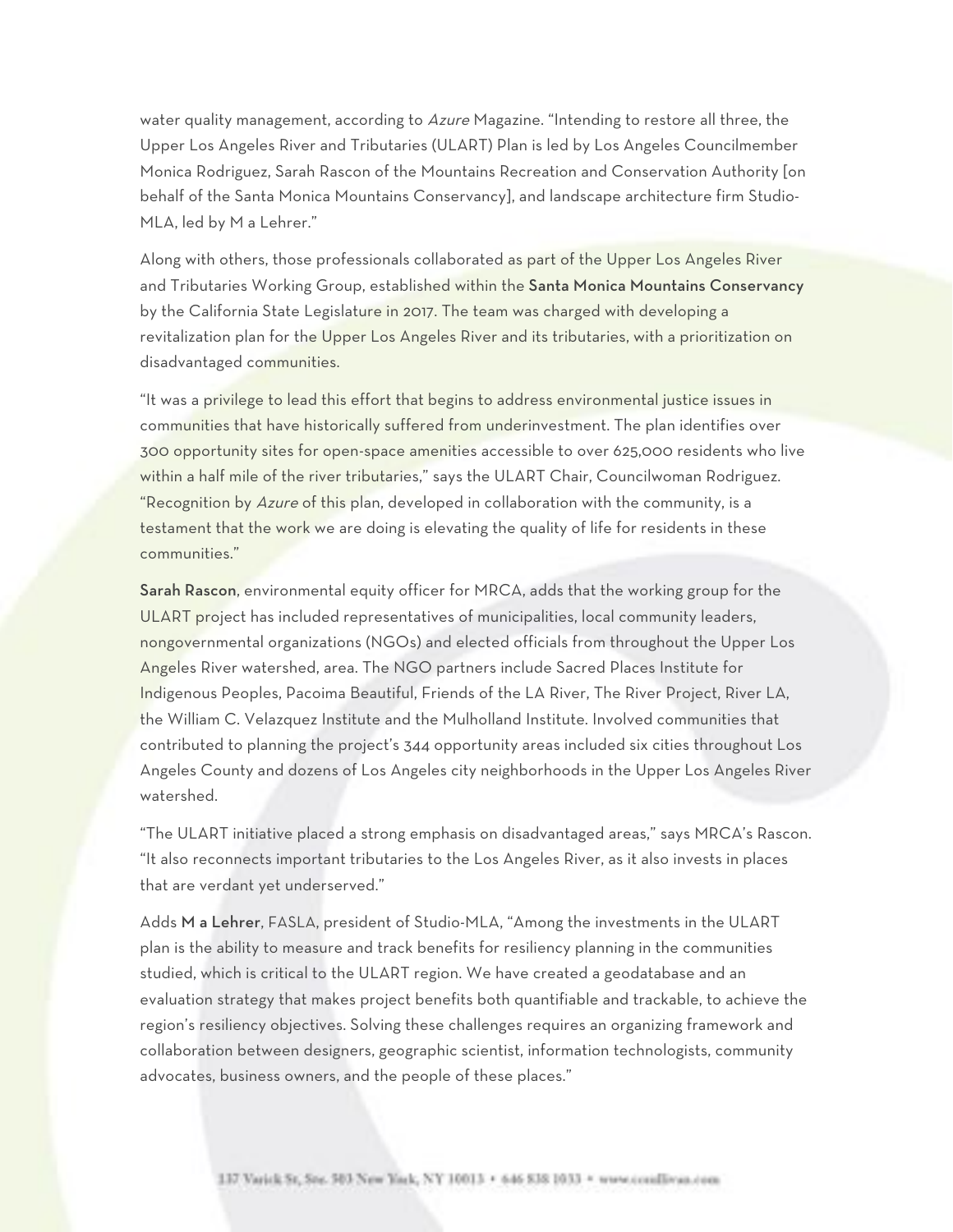## About the ULART Plan

In addition to identifying more than 300 projects throughout some of California's most disadvantaged communities — as measured using a specialized tool, CalEnviroScreen 3.0 — the ULART team designed the solutions in concert with natural processes and with the potential capture of 8,695 acre-feet of stormwater per year.

"This is a vast contribution for an area facing historic droughts," says Jan Dyer, PLA, ASLA, principal and director of the Infrastructure Division at Studio-MLA. "The ULART plan also provides over 1,000 miles of shaded green streets and trails, as it preserves and enhances over 6,000 acres of urban wildlife ecology."

Critics have hailed ULART's ambitious goals to "recalibrate natural urban waterways by deploying nature-based solutions to create new community space and help rectify decades of neglect." The AZ Award adds to Studio-MLA's widening acclaim and influence in its creative, restorative plans for major rivers and waterways that intersect with large cities.

Works like the ULART Revitalization Plan show the powerful influence of landscape architects and urban designers on waterways that have been neglected or routed through concrete structures, separating them from native eco-systems.

"Each of the dozen cities, myriad communities, and land uses along the Upper Los Angeles River have a different texture, character, and setting," says Studio-MLA associate Jean Yang, ASLA, APA, a planner and landscape designer. "The landscape architecture and planning disciplines provide the tools to make tangible solutions to address the problems revealed in the study."

The ULART Revitalization Plan has also earned official recognition and praise from public leaders, adds MRCA's Rascon. Applauding its focus on local specifics, the ULART Revitalization Plan was unanimously passed by the Santa Monica Mountains Conservancy in March last year. Irma Munoz, the Santa Monica Mountains Conservancy chair, called it "a historic day."

###

For more information and interviews, please contact Chris Sullivan at 914-462-2096 (cell) or chris@ccsullivan.com. Press images available at this link: https://we.tl/t-dqZBf76kIc

The Santa Monica Mountains Conservancy is a State Agency that was established by the Legislature in 1980. Since that time, it has helped preserve more than 75,000 acres of parkland in both wilderness and urban settings. The Conservancy's mission is to strategically buy back, preserve, protect, restore, and enhance treasured pieces of Southern California to form and interlinking system of urban, rural, and river parks, open space, trails, and wildlife habitat that are easily accessible to the general public.